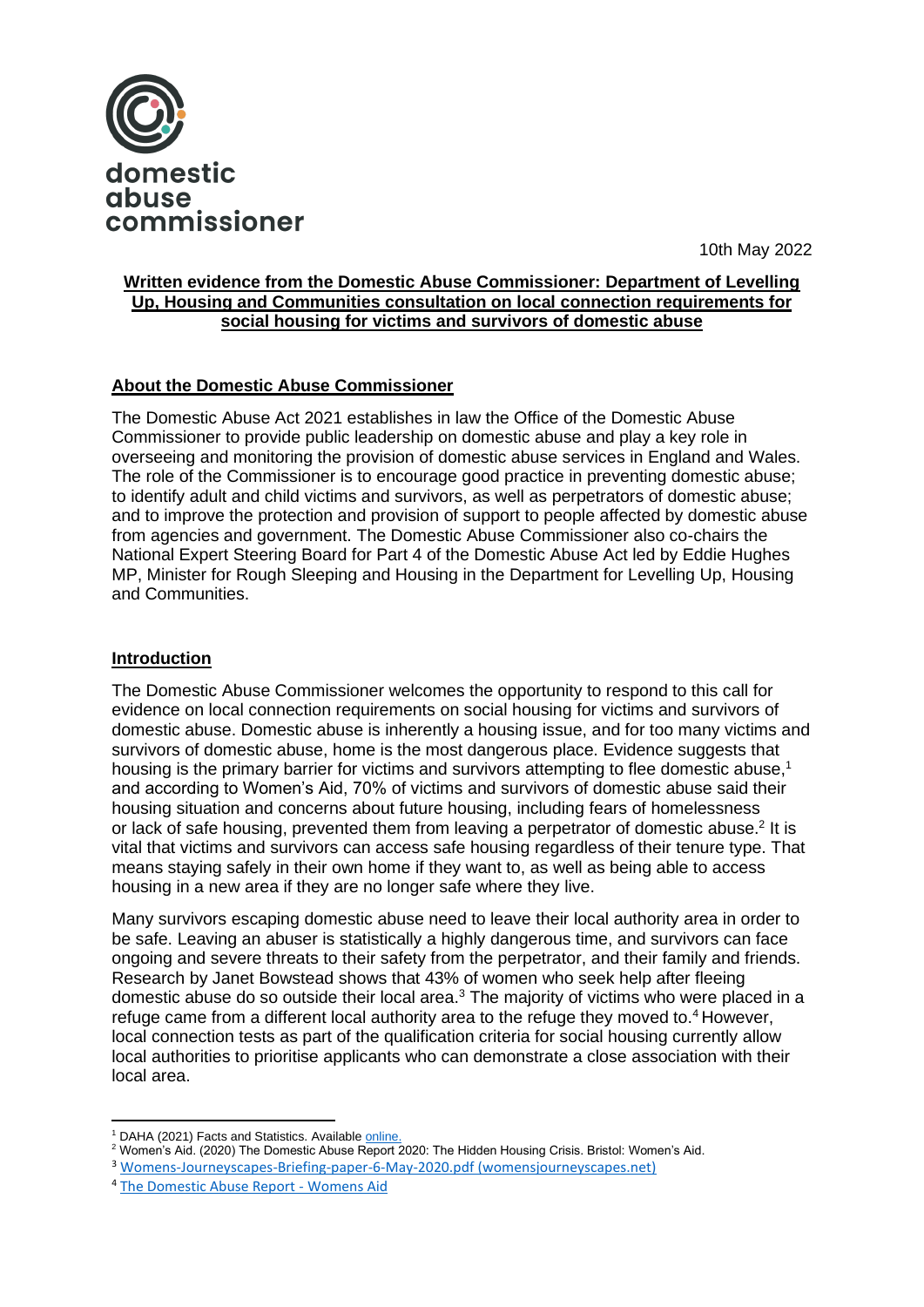Detailed consideration of the consultation questions are set out below. Key priorities of the Domestic Abuse Commissioner are:

- 1. The Domestic Abuse Commissioner welcomes proposals from DLUHC to introduce regulations to enable victims of domestic abuse who need to move to another local authority district to escape domestic abuse to qualify for an allocation of social housing in the new area.
- 2. The Domestic Abuse Commissioner does however strongly oppose proposals to introduce a time limit on the length of time after a victim has fled domestic abuse. The impact of domestic abuse can be long-term and any measures to introduce a time limit would only serve to leave victims behind and introduce additional burdens on the survivor and the local authority.
- 3. The Domestic Abuse Commissioner supports calls from the National Domestic Abuse Policy and Practice Group that these measures must be supported by enforcement from the Social Housing Regulator alongside appropriate training and support on domestic abuse for allocations teams.
- 4. The Commissioner also supports calls that these exemptions should apply not just to survivors of domestic abuse, but all victims of violence against women and girls (VAWG), including stalking, so called 'honour' based violence and forced marriage, sexual abuse, and gang violence.
- 5. Through the introduction of these measures it is vital that additional evidential burdens are not placed on survivors of domestic abuse to prove their experiences. This includes not requiring a duplication of evidence, particularly where a survivor has already presented as homeless at the same or a different local authority and met the evidential requirements as set out in Chapter 21 of the Homelessness Code of Guidance.

### **Q2) The government proposes to make regulations to require local authorities to ensure that domestic abuse victims are exempt from any local connection or residency requirements as part of their qualification criteria for applicants for social housing. Do you agree?**

The Domestic Abuse Commissioner strongly supports proposals to make regulations to require local authorities to ensure that domestic abuse victims are exempt from any local connection or residency requirements as part of their qualification criteria as applicants for social housing. The government has already set clear guidance that it is not reasonable or practical for domestic abuse victims to be required to satisfy a local connection test in order to qualify for social housing as they often have fled from another local authority where they were previously a resident. However, there are examples of victims and survivors still being denied social housing allocations because they have no local connection. The Commissioner supports calls for proposed regulations to apply to all survivors of violence against women and girls (VAWG), particularly considering those who are fleeing sexual abuse, so called 'honour-based violence' and forced marriage, stalking and gang violence and abuse, who are just as likely to be at risk of further abuse within in their local area and need to access safe alternative accommodation in an area where they may have no local connection.

In order to ensure effective implementation of the new regulations, the Commissioner supports calls for DLUHC to equip the Social Housing Regulator to regulate whether and how local authorities are implementing any new regulations and to act against local authorities who are not implementing exemption requirements. The proposed regulations should also be supported by training and guidance to local areas on implementing the regulations, including ensuring that housing application forms require sensitive enquiry into domestic abuse, consistent recording, and safe, appropriate response to disclosures.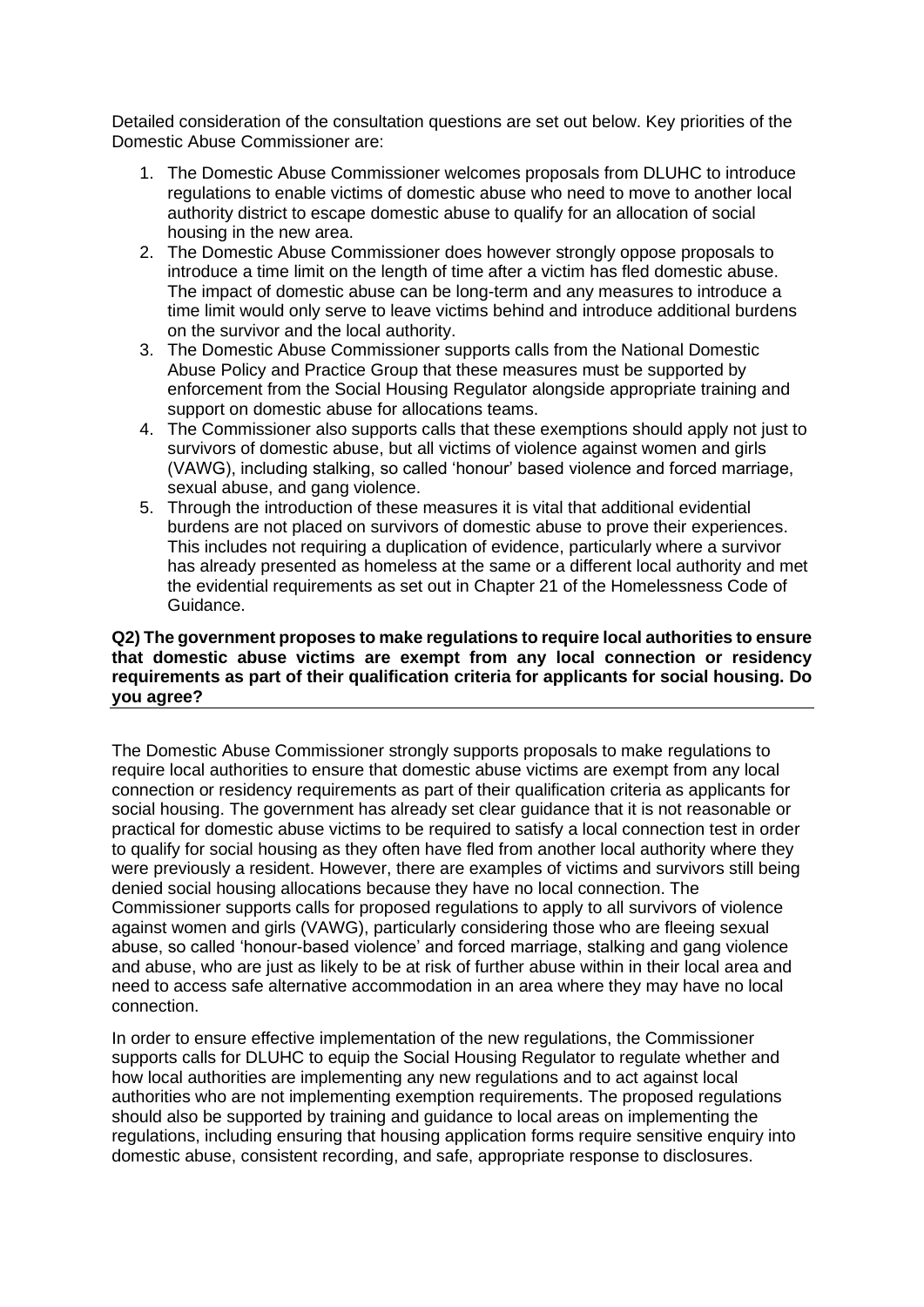Guidance should also recommend that allocations management systems clearly identify and tag applications for survivors of domestic abuse, particularly as they may be presenting as homeless for a myriad of reasons and have many vulnerabilities where domestic abuse may not be their presenting issue. Guidance should specify that information sharing must take place between housing teams, organisations, and local authorities, where survivors may first present as homeless and then sign on to a housing register. This sharing of information should ensure that allocations teams identify survivors early on who should have the local connection disapplied, but also so that evidence already provided by survivors to demonstrate homelessness because of domestic abuse can be re-utilised instead of requiring survivors to undergo the burden of evidencing their experience of domestic abuse repeatedly.

#### **Q5) Do respondents agree that local connection should be defined by reference to Section 199 of the Housing Act 1996?**

The Commissioner supports proposals to define local connection using the definition in section 199 of the Housing Act 1996. However, the proposals in this consultation should have the effect of exemption for survivors of domestic abuse (and other forms of violence and abuse) from any kind of residency requirement, however defined. It does not seem to be necessary to define the condition to exclude it. The reference to residence conditions in the proposed regulations should be in the most general terms, so that such restrictions, however expressed, are disapplied in these cases.

### **Q6) Do respondents consider that exemptions of local connection or residency tests for domestic abuse victims should be time limited? If so, what length of time is appropriate, when should the period begin, and who should make that assessment?**

The Commissioner strongly opposes proposals for local connection or resident tests for victims and survivors of domestic abuse to be time limited. There are a range of reasons why any such measures would be impractical, over-burdensome, and not reflective of the realities of the experiences of victims and survivors and the long-term impacts of domestic abuse.

**Domestic abuse can have extensive and long-term impacts on victims and survivors of domestic abuse**. The Domestic Abuse Act 2021, for example, recognises that coercive and controlling behaviour and other forms of domestic abuse can continue post-separation with devastating impacts on victims and survivors. It is therefore not appropriate to set a time limit relating to the time that a victim/survivor has 'fled' domestic abuse, as abuse can be ongoing and change over time. Housing professionals who may be tasked with defining when the abuse has 'begun' or 'ends' are unlikely to understand the nuances and complexities of abusive behaviours that impact on survivors. For survivors to evidence that abuse would likely resume if they were to return to the local area is an impossible burden to carry. Frontline professionals should always assume that if the abuse is significant enough that a survivor has been forced to become homeless and bear the economic, practical, and emotional burden of starting again, then it is significant enough to always be a risk to return at any time.

**A time limit would also place additional practical challenges for both local authorities and survivors** in terms of determining the time frame within which domestic abuse occurred and providing and approving evidence within a specific time frame, creating a significant administrative burden. It would represent better value for money to have a simple exemption without qualification of any kind.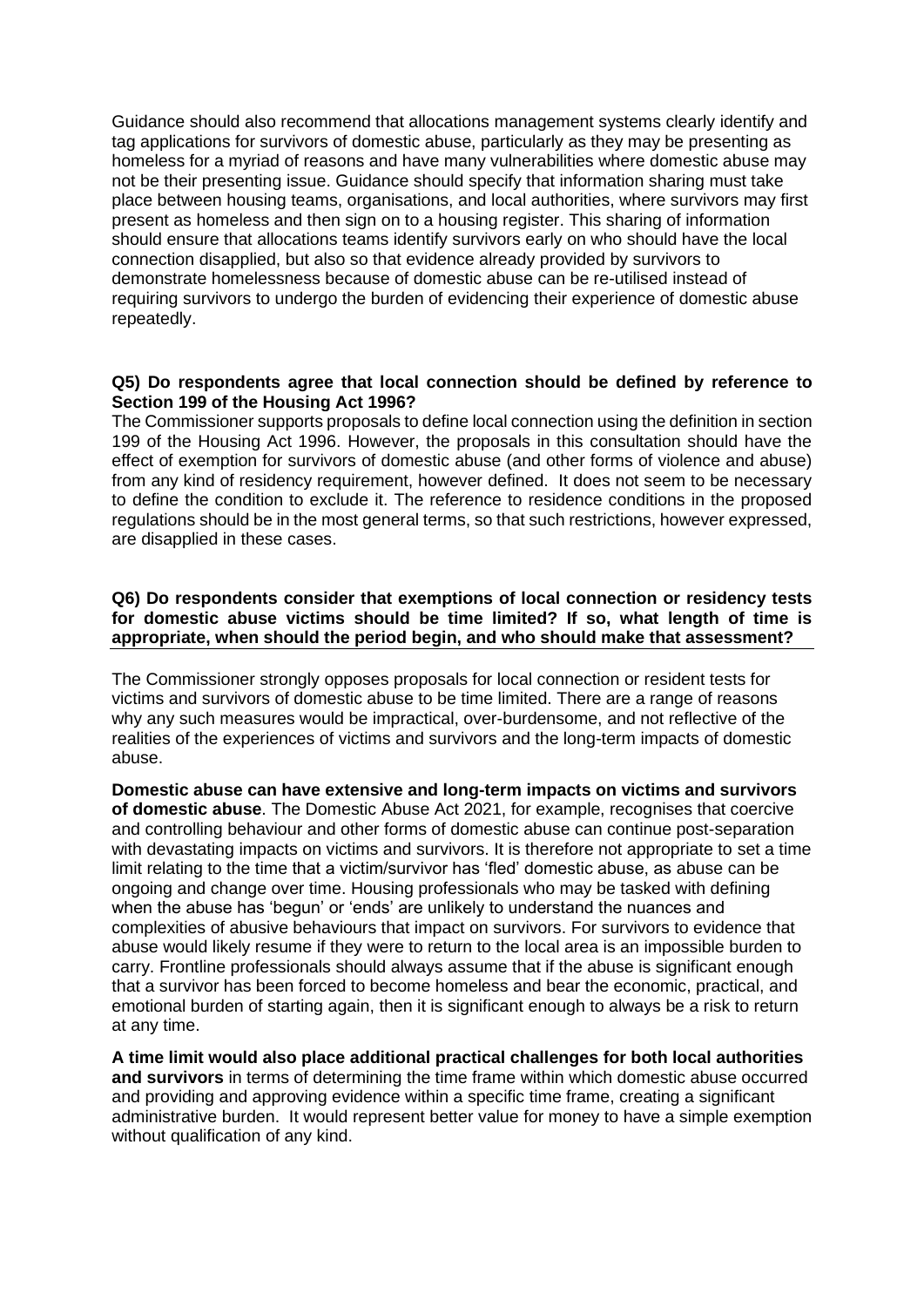**There may be many reasons why a victim or survivor has 'fled' domestic abuse historically** but remained in an area in which they are still at risk from the perpetrator – remaining for children to finish at local schools or to be close to elderly relatives, for example. Doing so should not preclude a victim or survivor from their entitlements to the exemption when they do take steps to move to a safe area. Similarly, the perpetrator may have left and later returned to the victim's local area – while they may not have recently experienced abuse from the perpetrator the victim will still be at risk in this circumstance.

**A proposed time limitation does not take into consideration circumstances where the survivor may have 'recently' experienced domestic abuse when they first presented as homeless and added to the housing register, but by the time they are allocated social housing, which can be years later, they may no longer be considered 'at risk',**  despite still being homeless and in precarious housing circumstances due to domestic abuse, and could be placed at a significant risk if forced to return to their local area.

#### **Q7) Alternatively, do respondents consider, instead of having a time limited exemption, that we should provide for ensuring exemptions from local connection or residency tests apply where the need to move to a new area relates to reasons connected with domestic abuse?**

The Domestic Abuse Commissioner would support the exemption applying where the need to move to a new area relates to reasons connected with domestic abuse. The Commissioner strongly recommends that this requirement should be in line with, and no more burdensome or extensive than, the requirements for evidencing domestic abuse for homelessness applications outlined in Chapter 21 of the Homelessness Code of Guidance. The Commissioner also recommends evidence should not be additionally required if the victim or survivor has already applied as homeless to the same or a different authority because of domestic abuse. DLUHC should equip and require local authorities to establish effective systems and agreements in place to share information within and across local areas, and across organisations, to reduce the circumstances in which victims and survivors are required to repeatedly gather and share evidence with multiple professionals.

#### **Q8) Do respondents agree that the proposed exemption to local connection and residency tests should extend to social housing applications made in England where the victim has fled from elsewhere in the UK?**

The Commissioner agrees that victims and survivors of domestic abuse should be able to flee to and from any area of the UK to escape domestic abuse. Due to the limitations of refuge spaces, particularly specialist refuges provided by specialist 'by and for' services for victims and survivors with protected characteristics, many survivors are forced to flee extremely far from their local area to access lifesaving refuges, often leading them to flee to another of the UK's four nations. Survivors also may be required to flee between UK nations due to the high risk of ongoing abuse. Additionally, some survivors may purposefully flee to other UK countries because of family, friends, or other support networks within those countries. None of these circumstances should preclude victims and survivors from accessing their entitlement to the proposed exemption.

**Q9) Do respondents agree that the proposed exemption from local connection and residency tests should be applied to domestic abuse victims in privately rented accommodation, privately owned housing, and temporary accommodation? If not, please explain why.**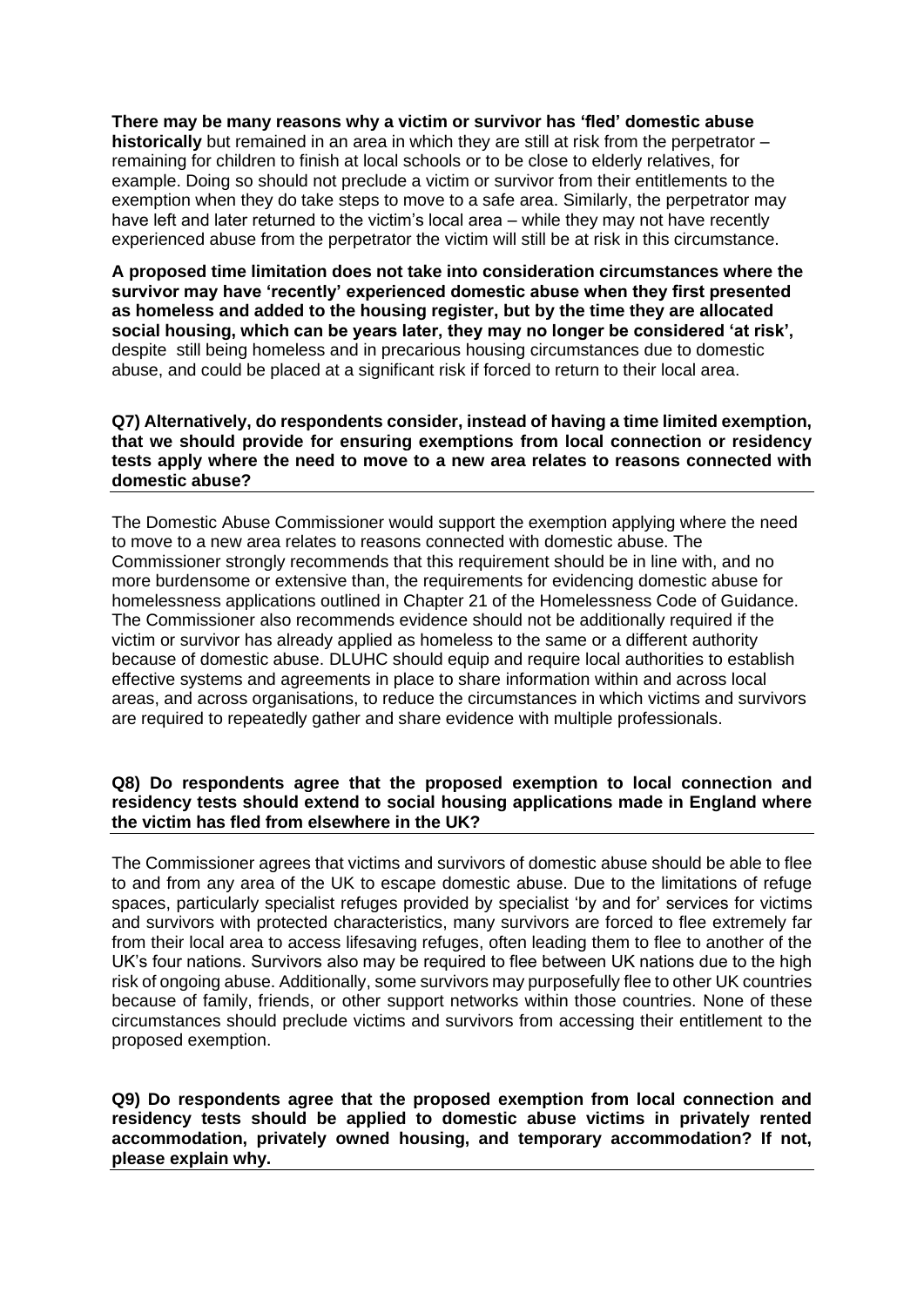The Commissioner agrees that the proposed exemption for local connection and residency tests should be applied to domestic abuse victims in privately rented accommodation, privately owned housing, and temporary accommodation, as well as social housing. The Commissioner additionally recommends that the proposed exemption for local connection and residency tests should be applied to survivors who are rough sleeping who may not have a specific form of accommodation from which they are fleeing. All survivors of domestic abuse in any form of accommodation are at a significant risk of economic abuse from their abuser, alongside additional financial burdens from separation such as becoming a lone parent and losing support networks due to fleeing domestic abuse. For survivors who own their own home, they may not be able to access their finances that are wrapped up in their property, often shared with the perpetrator, and may be required to continue their mortgage payments for fear of debt and negative credit ratings, which in turn, makes it impossible to additionally afford PRS rent.

For survivors who privately rent, they may have been dependent on their abuser to afford the rent or may still be liable for the PRS rent even after fleeing, due to being trapped in a fixedterm tenancy with their abuser, which will make it necessary that they continue to pay towards rent and cannot access a shared deposit required for a new PRS tenancy. Additionally, as we are aware that perpetrators often use a shared tenancy as a form of economic abuse and coercive control, through causing arrears and damage to the property, it can be difficult for survivors with a PRS tenancy to access a subsequent tenancy if they cannot access a deposit, have a negative credit rating and/or references, and are in debt due to arrears and damages.

### **Q11) Is there a need for further statutory guidance with regards to collecting evidence of domestic abuse to support local authorities when considering applications for social housing, to make sure the vulnerabilities of the victim and needs of the local authority are balanced. If so, what might this include?**

Evidence from the National Housing and Domestic Abuse Policy and Practice Group shows there is a vast disparity in the evidence collected by social housing providers in relation to domestic abuse, which can often be overly burdensome on the survivor and can place survivors at a risk of further harm. Evidence collected is often not in line with the recommendations set out in Chapter 21 on the Homelessness Code of Guidance. For example, local authorities have been known to require survivors to have reported abuse to the police, which we know excludes many survivors, and specifically black and minoritized survivors who are less likely to report to the police. Other examples include requiring survivors to evidence physical abuse, which does not reflect the statutory definition which acknowledges that domestic abuse is not only physical but can for example take the form of coercive control or economic abuse.

The Commissioner shares Shelter's recommendation that the existing guidance in Chapter 21 of the Homelessness Code of Guidance is suitable for this purpose. If this question relates to enquiries to be made at the allocations stage, such enquiries should not be considered necessary if the applicant has applied as homeless to the authority or to a different authority because of the abuse. In those circumstances, the links between the background of domestic abuse and the application to join the housing register will already have been established because of enquiries made in respect of homelessness functions. Further enquiries may be necessary where the applicant has not applied as homeless, but has found temporary accommodation with family or friends, or in a refuge, in a new area. In those circumstances, the guidance in Chapter 21 of the Code will be relevant where it is considered necessary to make enquiries into the applicant's reasons for leaving their former home.

Part of government's role to regulate the implementation of a local connection exemption should include monitoring how survivors are being required to evidence domestic abuse, whether this is line with Chapter 21 of the Code of Guidance, or whether housing providers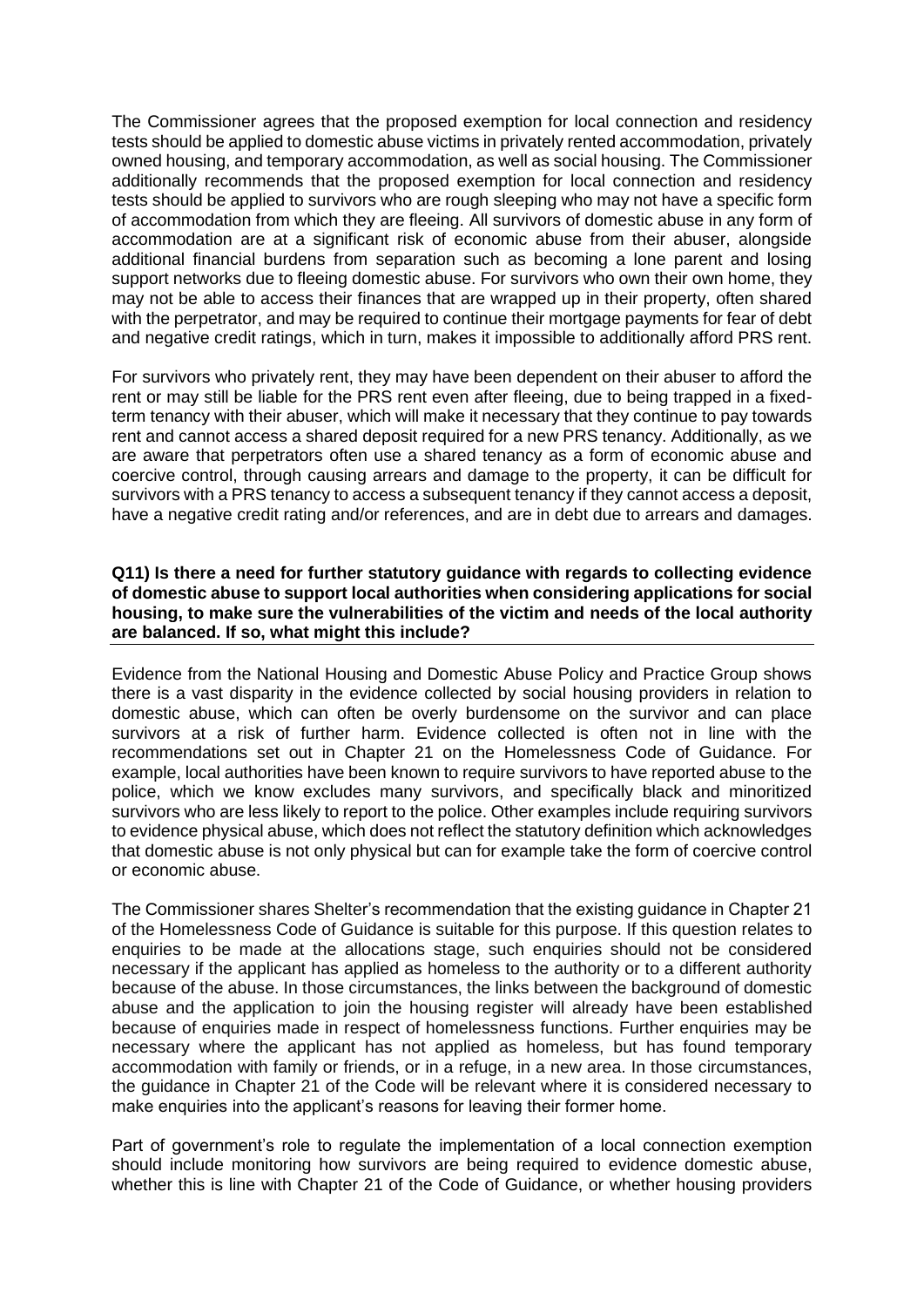are using burdensomely high evidential thresholds to gatekeep survivors accessing social housing. To achieve this, the government should actively seek feedback from survivors as well as front line domestic abuse services, and second tier membership organisations such as Imkaan, Women's Aid Federation of England, to gather evidence and feedback.

## **Q13) Are there any barriers that prevents neighbouring local authorities from working together to support domestic abuse victims and their families applying for social housing outside their area?**

The Commissioner is aware of a number of barriers to effective working across neighbouring local authorities. One example is the prioritisation of local demand by local authorities, at the expense of survivors fleeing from other areas. Shortages in social housing in areas with long waiting lists mean local authorities often cannot respond to local demand and can be reluctant to accept people from outside the area, or to give them priority over local people in need of social housing. In some circumstances, survivors will be provided with priority banding, but alongside many others, which still leads to exceptionally long waiting times. A shortage of social housing stock also means local authorities are also more likely to discharge their housing duty into the Private Rented Sector (PRS), regardless of whether the survivor had a social tenancy before applying as homeless, which is disproportionately inaccessible and unaffordable for survivors of domestic abuse for the reasons outlined in detail in response to Q2.

Even in areas where there is a managed reciprocal scheme to facilitate social tenancy moves across areas such as is in place in London, the lack of social housing creates long waiting lists. Safer London research found that many survivors, particularly those with mobility needs or in need of family-size properties, face years of waiting time for an offer of social housing in a safe area.<sup>5</sup> As a result, survivors are often under pressure to give up their previous social tenancy and accept a private rented sector (PRS) offer, which creates longterm economic and housing insecurity specifically for survivors of domestic abuse. In the absence of a social housing offer, many survivors also stay at risk of further abuse in their social tenancy while waiting for a suitable offer or create 'bed blocking' while remaining in refuge, or unsafe and unsuitable temporary accommodation.

In order to address these barriers, the Commissioner recommends:

- 1. **DLUHC should introduce guidance to advise neighbouring local authorities to work together to house survivors.**
- <sup>2.</sup> This quidance should promote good practice such as Managed Reciprocal Schemes for social housing, which enable survivors who had a social tenancy to relocate across local authority boundaries and keep a social tenancy in circumstances where the local authority does not have the necessary social housing stock to provide social housing.<sup>6</sup>
- 3. DLUHC should also support the implementation of other systems to enable neighbouring local authorities to rehouse survivors into social housing when they did not have a social tenancy previously.
- 4. The Commissioner also support's recommendations for the introduction of mandatory quotas for local authorities and housing associations to ringfence a proportion of lettings per year to survivors of domestic abuse. Solace Women's Aid for instance

<sup>5</sup> [https://saferlondon.org.uk/wp-content/uploads/2020/09/PLHRThreeYearsOn\\_2020.pdf](https://saferlondon.org.uk/wp-content/uploads/2020/09/PLHRThreeYearsOn_2020.pdf)

<sup>6</sup> [https://www.dahalliance.org.uk/media/10660/14\\_-wha-managed-reciprocals.pdf](https://www.dahalliance.org.uk/media/10660/14_-wha-managed-reciprocals.pdf)